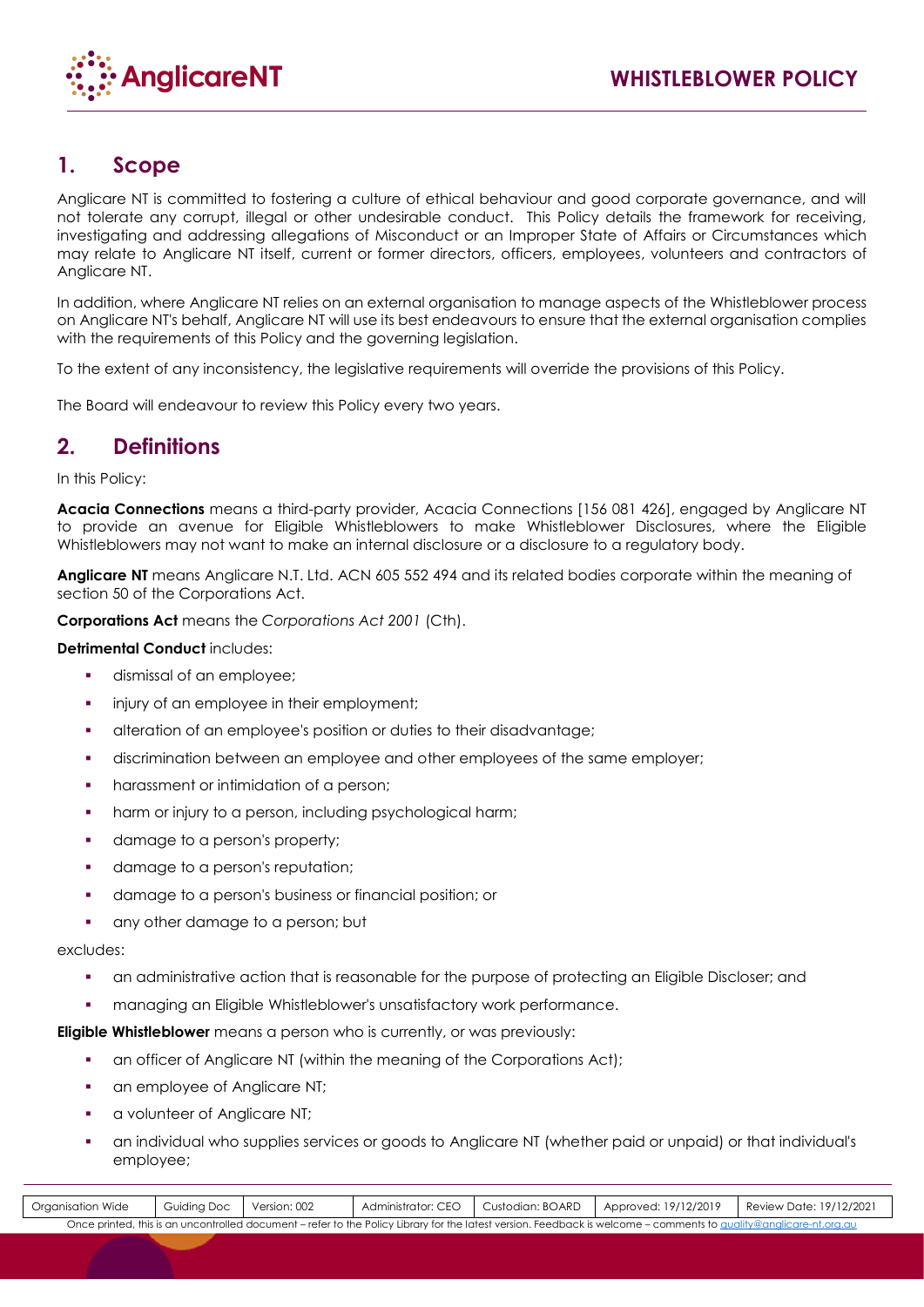- an individual who is an associate of Anglicare NT;
- a relative or a dependant of any individual referred to in the preceding dot points of this definition; or
- **•** any other individual prescribed by law.

**Eligible Recipient** means any one of the following:

- an officer or senior manager Anglicare NT;
- the Whistleblower Protection Officer;
- an auditor, or member of an audit team conducting an audit, of Anglicare NT or a related body corporate;
- an actuary of Anglicare NT;
- **.** the individual employed by Anglicare NT in the position of Legal Counsel from time to time;
- Acacia Connections; or
- any other individual prescribed by the law.

**Misconduct or an Improper State of Affairs or Circumstances** means information which an Eligible Whistleblower has reasonable grounds to suspect concerning misconduct or an improper state of affairs or circumstances in relation to Anglicare NT concerning conduct which:

- constitutes an offence against, or in contravention of, a provision of any of the following:
	- − the Corporations Act;
	- the Australian Securities and Investment Act 2001 (Cth);
	- the Banking Act 1959 (Cth);
	- the Financial Sector (Collection of Data) Act 2001 (Cth);
	- the Insurance Act 1973 (Cth);
	- − the Life Insurance Act 1995 (Cth);
	- the National Consumer Credit Protection Act 2009 (Cth);
	- − the Superannuation Industry (Supervision) Act 1993 (Cth);
	- − the Taxation Administration Act; or
	- an instrument made under any of the laws set out in the preceding bullet points;
- constitutes an offence against any other law of the Commonwealth that is punishable by imprisonment for a period of 12 months or more;
- constitutes tax-related misconduct and the information may assist an Anglicare NT team member or officer, or the Commissioner of Taxation, to perform their functions or duties under Commonwealth taxation law in relation to the tax affairs of Anglicare NT;
- represents a danger to public safety or the stability of, or confidence in the financial system (even if it does not involve a breach of a particular law); or
- **•** is prescribed by the law.

This may include:

- **•** fraud or fraudulent activity, or corrupt or unlawful behaviour;
- **•** misleading or deceptive conduct, including conduct or representations which amount to improper or misleading accounting or financial reporting practices;
- anti-competitive behaviour;
- **·** insider trading;
- **•** serious and mismanaged conflicts of interest;
- endangering the health and safety of any person, which has been reported to management but not acted upon; and/or
- creating a significant danger to the environment.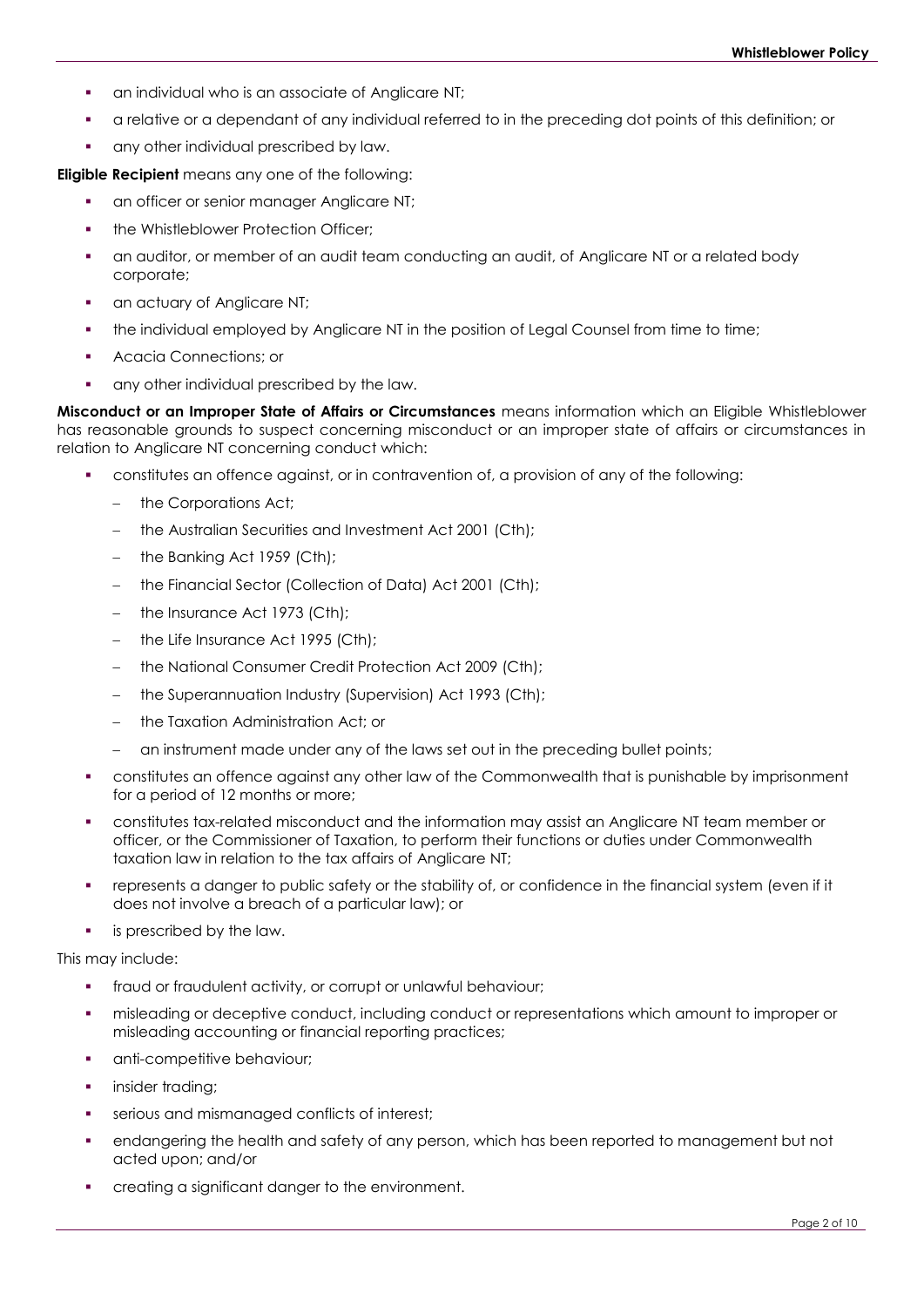**Taxation Administration Act** means the *Taxation Administration Act 1953* (Cth).

**Victimisation** means engaging in, or threatening to engage in, Detrimental Conduct against a person because the perpetrator of the Detrimental Conduct believes or suspects the person or any other person made, may have made, proposes to make or could make a Whistleblower Disclosure and the belief or suspicion is the reason or part of the reason for the conduct. "Threaten" may be express, implied, conditional or unconditional and it is not necessary to prove that the person actually feared the threat would be carried out, but the perpetrator must have intended the other person to fear that the threat would be carried out or been reckless as to causing that fear.

**Victimise** has a corresponding meaning to Victimisation.

**Whistleblower Investigation Officer** means the person identified in clause 14 of this Policy.

**Whistleblower Protection Officer** means the person specified in clause 14 of this Policy.

# **3. Policy Statement**

The purpose of this Policy is to:

- foster a culture of ethical behaviour and good corporate governance;
- establish reporting mechanisms whereby Eligible Whistleblowers can report their concerns freely and without fear of reprisal or intimidation;
- ensure a safe, supportive and confidential environment where Eligible Whistleblowers will feel secure when reporting a wrongdoing;
- instil the idea that making of a Whistleblower Disclosure is not an act of disloyalty, but a service to Anglicare NT, its stakeholders and the wider community;
- **•** improve the whistleblowing culture at Anglicare NT and increase transparency in how Anglicare NT handles Whistleblower Disclosures; and
- encourage Eligible Whistleblowers to make Whistleblower Disclosures without being subject to Victimisation and providing assurance that their concerns will be taken seriously; and
- deter wrongdoing and unethical behaviour.

# **4. Training on this Policy**

Anglicare NT will build awareness of this Policy by providing appropriate training to employees. The training will cover details on what may or may not amount to misconduct and how to raise it. Specialist training will be provided to the Whistleblower Protection Officer as well as the senior employees and officers of Anglicare NT who are responsible for ensuring the implementation of key elements of this Policy.

Each incoming officer of Anglicare NT must be provided with a copy of this Policy as part of their induction process.

# **5. Access to this Policy**

This Policy is available to officers and employees of Anglicare NT via Anglicare NT's Intranet. This Policy with any appropriate deletions is available to external persons via Anglicare NT's website.

# **6. Objectives**

The objectives of this Policy are:

- facilitate an environment that allows Eligible Whistleblowers the opportunity to speak up with the confidence that they will remain anonymous;
- provide any person making a report with an understanding of what will be a Whistleblower Disclosure under the Corporations Act and protected under this Policy;
- **•** provide employees with a clear understanding of how reports will be handled;
- protect Eligible Whistleblowers from Detrimental Conduct;
- provide support to Eligible Whistleblowers throughout the reporting process;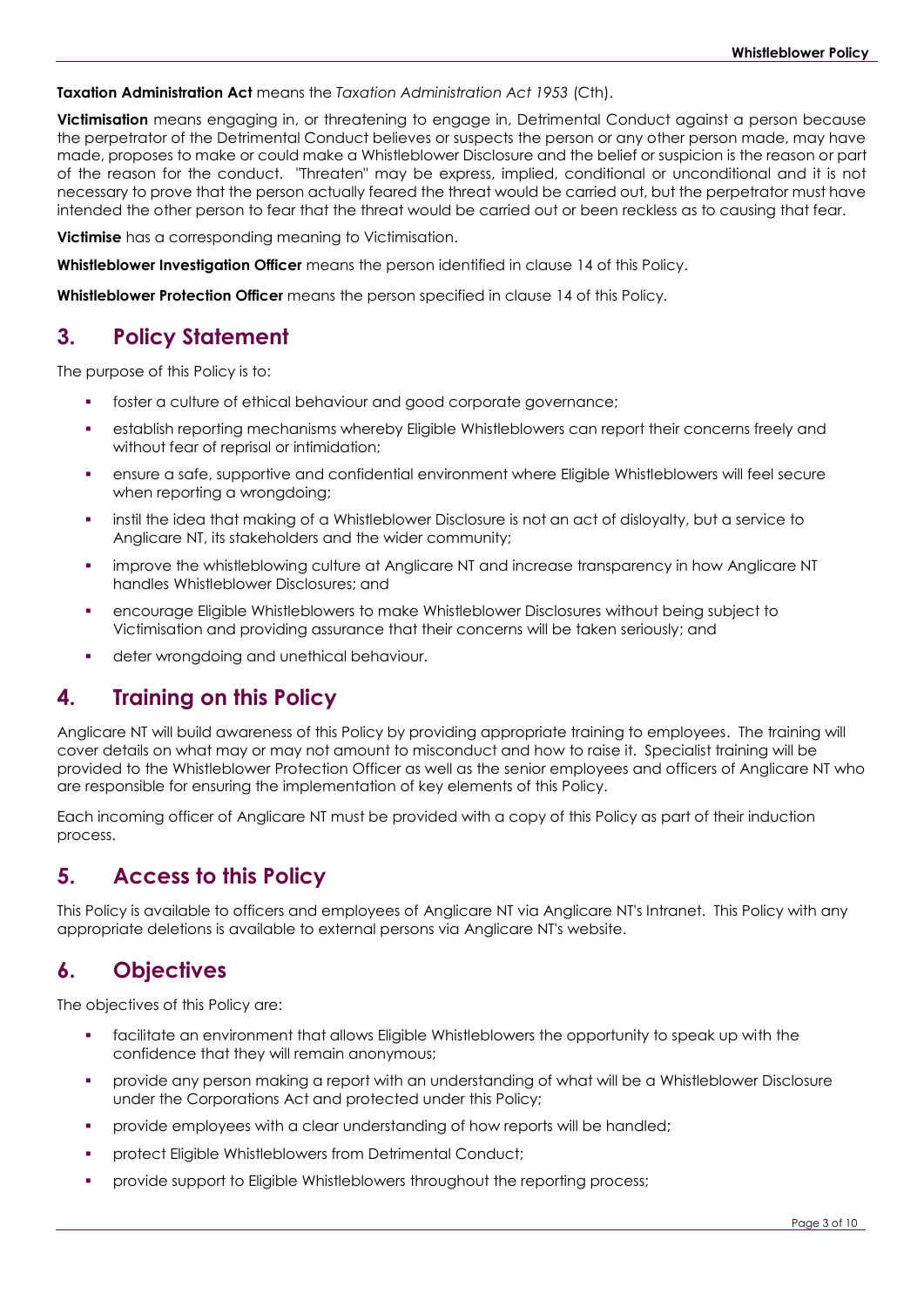- provide a system of fair treatment for employees of Anglicare NT who are mentioned in Whistleblower Disclosures or to whom such a disclosure relates; and
- ensure that any reports of Misconduct or Improper State of Affairs or Circumstances are taken seriously and dealt with appropriately.

## **7. Values**

This Policy is also underpinned by Anglicare NT's values of:

- **Hope**
- **Kindness**
- **Respect**
- **Fairness**
- **Integrity**

## **8. Whistleblower Disclosures**

## **What is a Whistleblower Disclosure?**

## A "**Whistleblower Disclosure**":

- is a report of Misconduct or an Improper State of Affairs or Circumstances made by an Eligible Whistleblower to an Eligible Recipient; and
- includes a Public Interest Disclosure and an Emergency Disclosure.

## **Duties of Employees in Relation to Misconduct or Improper State of Affairs Or Circumstances**

It is expected that employees of Anglicare NT who become aware of Misconduct or an Improper State of Affairs or Circumstances will make a report to an Eligible Recipient.

A report should not be made with the intention of damaging the career prospects and reputation of people who are the subject of the Misconduct or an Improper State of Affairs or Circumstances.

## **Personal Work-Related Grievances**

This Policy (and protections under the Corporations Act) do not apply to reports of a Personal Work-Related Grievance, which means a grievance:

- about any matter in relation to the Eligible Whistleblower's employment or former employment having or tending to have personal implications for the Eligible Whistleblower;
- that does not have significant implications for Anglicare NT except that it relates to the Eligible Whistleblower; and
- **that does not concern Misconduct or Improper State of Affairs or Circumstances.**

Examples of Personal Work-related Grievances may include:

- an interpersonal conflict between the Eligible Whistleblower and another employee; and
- decisions relating to engagement, transfer or promotion of employment.

A Personal Work-Related Grievance may still qualify for protection if it includes information about Misconduct or an Improper State of Affairs or Circumstances or information about Misconduct or an Improper State of Affairs or Circumstances is accompanied by a Personal Work-Related Grievance.

### **Disclosures Not Protected**

An Eligible Whistleblower who makes a Whistleblower disclosure but does not have reasonable grounds to suspect the information the subject of the Whistleblower disclosure concerned Misconduct or an Improper State of Affairs or Circumstances, against Anglicare NT or another Eligible Whistleblower:

is not entitled to the protections available for Eligible Whistleblowers under the Corporations Act, the Taxation Administration Act or other applicable anti-discrimination legislation;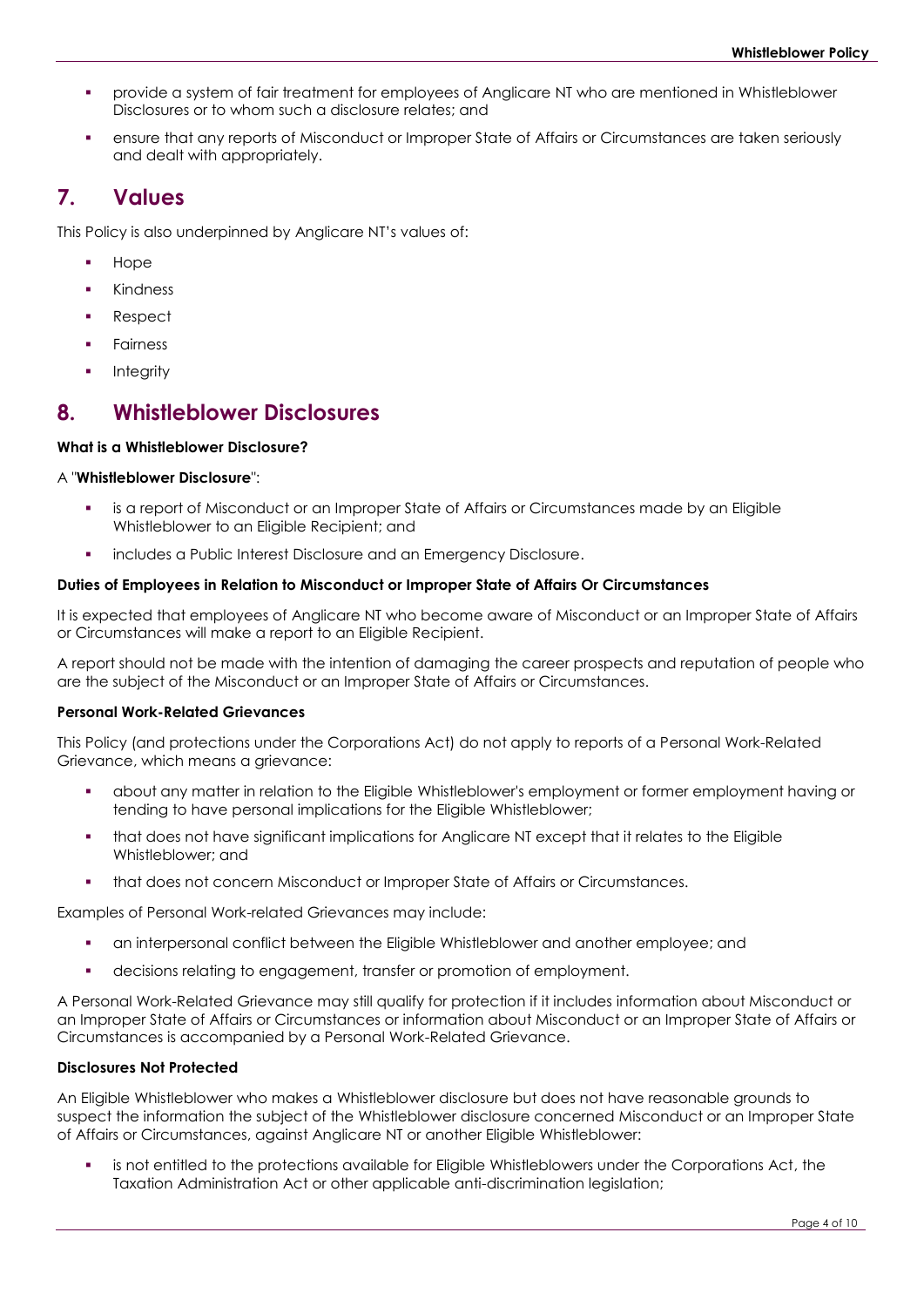- is not afforded any protection under this Policy;
- may be subject to disciplinary action, including up to termination of their engagement or employment; and
- may be quilty of an offence.

The making of a Whistleblower Disclosure will not prevent Anglicare NT from commencing or continuing with any investigation into allegations of misconduct against the Eligible Whistleblower or any management of the Eligible Whistleblower's performance that do not relate to the Eligible Whistleblower making a Whistleblower Disclosure.

Anglicare NT will take appropriate disciplinary action against an employee, up to and including termination of their engagement or employment, if they engage in substantiated Misconduct or an Improper State of Affairs or Circumstances, if they Victimise a person or if they unreasonably fail to comply with this Policy.

## **9. Complaint Procedures**

#### **Who Should I Tell?**

#### **Whistleblower Disclosure**

It is Anglicare NT's preference that any suspected Misconduct or an Improper State of Affairs or Circumstances be reported internally in the first instance. However, Anglicare NT recognises that it will not always be appropriate to make an internal report of suspected Misconduct or an Improper State of Affairs or Circumstances.

An Eligible Whistleblower is entitled to seek additional information from the Whistleblower Protection Officer about the process for making a Whistleblower Disclosure or seek independent legal advice about making a disclosure.

Whistleblower Disclosures may be made anonymously and/or confidentially and may also be made outside of business hours. If a Whistleblower Disclosure is made in an email from which the person's identity cannot be determined, it will be treated as an anonymous Whistleblower Disclosure.

To qualify for a protection under the Corporations Act, an Eligible Whistleblower must make a report of Misconduct or an Improper State of Affairs or Circumstances:

- verbally or in writing to an Eligible Recipient (which includes Acacia Connections); or
- verbally or in writing to ASIC, APRA or a prescribed Commonwealth authority such as the Australian Federal Police; or
- to a legal practitioner (for the purposes of obtaining legal advice or representation in relation to the operation of the Whistleblower provisions in the Corporations Act).

#### **Public Interest Disclosure**

An Eligible Whistleblower may make a "**Public Interest Disclosure**" being the disclosure of a report of Misconduct or an Improper State of Affairs or Circumstances to a member of Commonwealth, State or Territory Parliament, or a journalist (other than a disclosure about conduct relating to the Taxation Administration Act or tax-related misconduct) if:

- at least 90 days has passed since the Eligible Whistleblower made an initial report to ASIC APRA or the Australian Federal Police;
- the Eligible Whistleblower does not believe, on reasonable grounds, that action is being taken, or has been taken, to address the Misconduct or an Improper State of Affairs or Circumstances;
- the Eligible Whistleblower has reasonable grounds to believe that making a further disclosure of the information would be in the public interest;
- after the end of that 90 day period, the Eligible Whistleblower gave to the body they had given their previous disclosure a written notification which included sufficient information to identify the previous report of Misconduct or an Improper State of Affairs or Circumstances, and stated that the Eligible Whistleblower intended to make a Public Interest Disclosure;
- the extent of the information disclosed is no greater than necessary to inform of the Misconduct or an Improper State of Affairs or Circumstances; and
- the Eligible Whistleblower has sought independent legal advice before making the Public Interest Disclosure.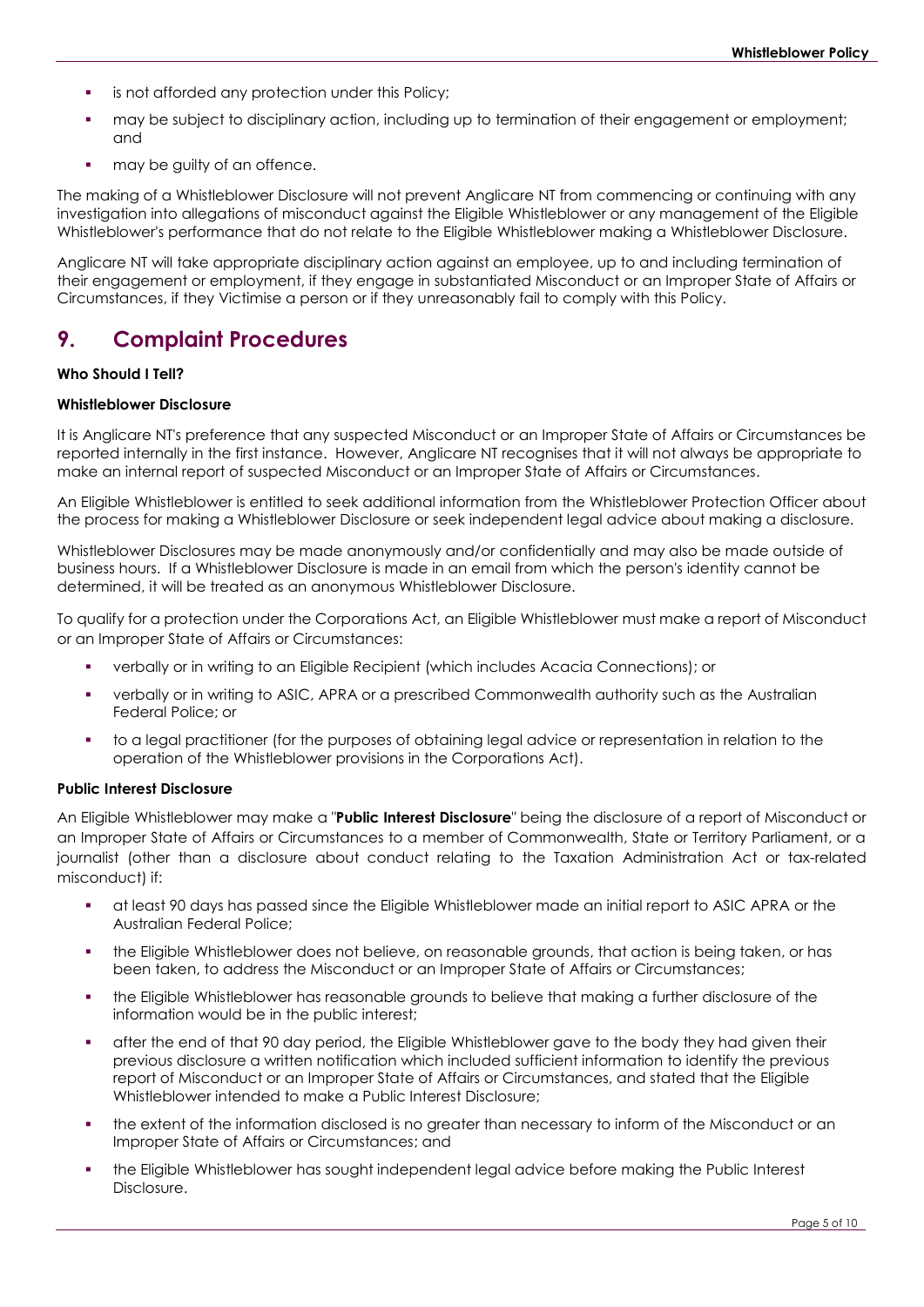### **Emergency Disclosure**

An Eligible Whistleblower may make an "Emergency Disclosure" being an emergency report of Misconduct or an Improper State of Affairs or Circumstances to a member of the Commonwealth, State or Territory Parliament, or a journalist(other than a disclosure about conduct relating to the Taxation Administration Act or tax-related misconduct) if:

- the Eligible Whistleblower made an initial report of Misconduct or an Improper State of Affairs to ASIC, APRA or the Australian Federal Police;
- the Eligible Whistleblower has reasonable grounds to believe that the information concerns a substantial and imminent danger to the health or safety of one or more persons or to the natural environment;
- after the Eligible Whistleblower's initial report, the Eligible Whistleblower then gave written notification to the body who received the initial report (which written notification includes sufficient information to identify the previous report of Misconduct or an Improper State of Affairs or Circumstances and states that the Eligible Whistleblower intends to make an Emergency Disclosure);
- the extent of the information disclosed is no greater than necessary to inform of the substantial and imminent danger associated with the Misconduct or an Improper State of Affairs or Circumstances; and
- the Eligible Whistleblower has sought independent legal advice before making the Emergency Disclosure.

#### **What If the Disclosure Relates to an Eligible Recipient?**

If a Whistleblower Disclosure relates to an individual who qualifies as an Eligible Recipient, the Eligible Whistleblower may report the Whistleblower Disclosure to another Eligible Recipient, ASIC, APRA, the Australian Federal Police and cooperate with such entities (including in an investigation if necessary) so far as is lawfully required.

#### **Duties of an Eligible Recipient Who Receives a Whistleblower Disclosure**

An Eligible Recipient who receives a Whistleblower Disclosure must:

- promptly review the disclosure;
- either<sup>.</sup>
	- − ensure the disclosure is investigated (where appropriate) by a Whistleblower Investigation Officer as set out in this Policy; or
	- report the alleged Misconduct or an Improper State of Affairs or Circumstances to ASIC, APRA, the Australian Federal Police or State/Territory police (where appropriate) and cooperate with such entities so far as is lawfully required;
- not disclose information obtained directly or indirectly because of the Whistleblower Disclosure if it would identify the Eligible Whistleblower or any information that is likely to lead to the identification of the Eligible Whistleblower unless the disclosure is made:
	- with the Eligible Whistleblower's consent;
	- in accordance with the preceding dot point;
	- to a legal practitioner for the purposes of obtaining legal advice or representation in relation to a Whistleblower Disclosure; or
	- to a person prescribed by law; and
- must not Victimise an Eligible Whistleblower because of a Whistleblower Disclosure.

## **10. Investigations**

### **Who Investigates a Whistleblower Disclosure if it is Made to an Eligible Recipient?**

Eligible Recipients must ensure a Whistleblower Disclosure is investigated (where appropriate) by a Whistleblower Investigation Officer. The Whistleblower Investigation Officer may undertake an investigation themselves or engage an independent investigators to do so. It is at the Whistleblower Investigation Officer's discretion to determine whether the report is investigated and whether that investigation is conducted internally or externally.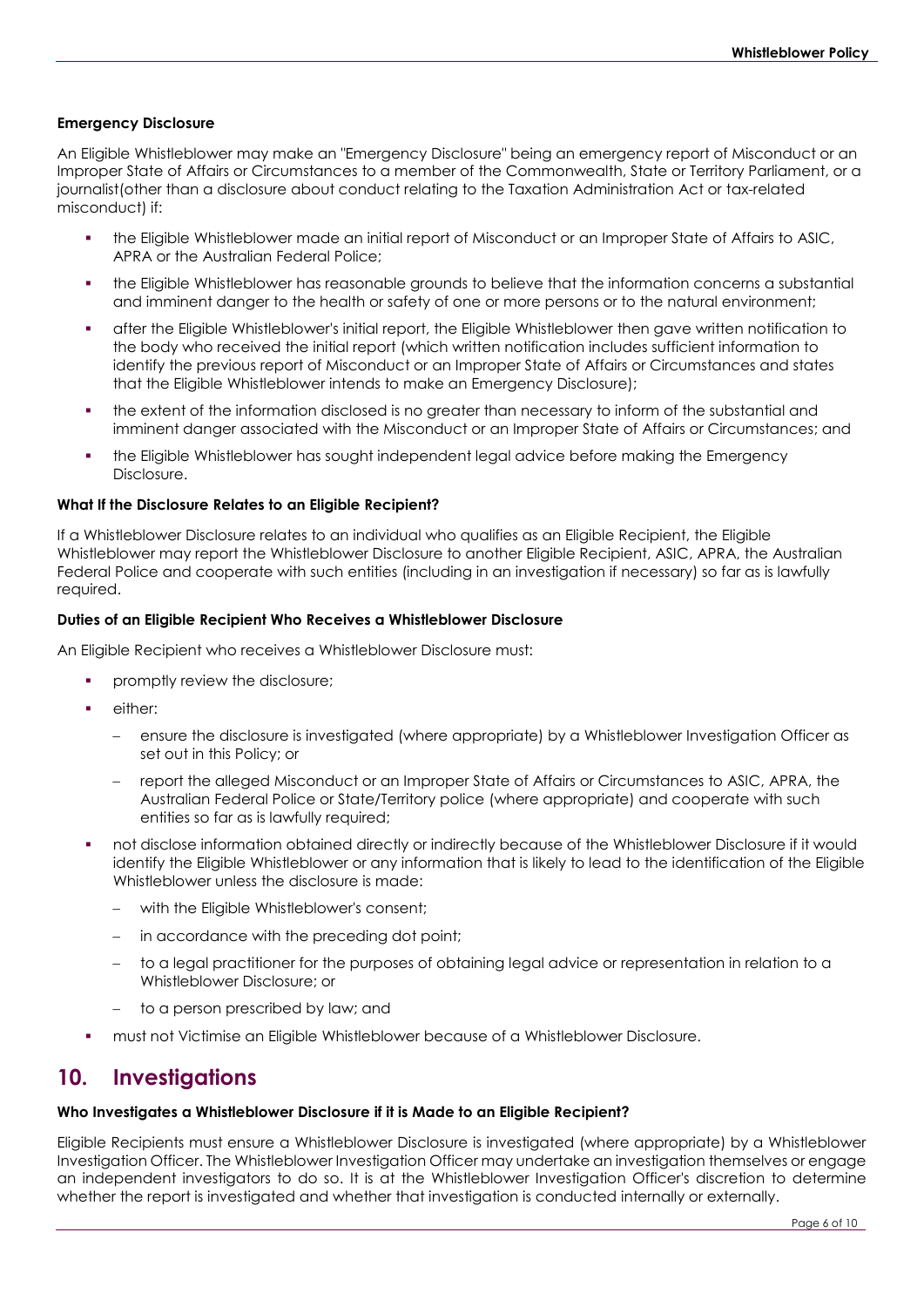If a Whistleblower Disclosure relates to the Whistleblower Investigation Officer, the Eligible Recipient must instead make the report to Acacia Connections which will then act as a Whistleblower investigation officer for that investigation.

#### **Who Investigates a Whistleblower Disclosure if it is Made to Acacia Connections?**

Where a Whistleblower Disclosure is made to Acacia Connections, it will investigate the Whistleblower Disclosure by adopting the investigation process prescribed by this Policy.

Anglicare NT's CEO (where the disclosure relates to the Whistleblower Protection Officer) will be the point of contact for Acacia Connections.

#### **What is the Investigation Process when an Eligible Whistleblower Makes a Report Under This Policy?**

All Whistleblower Disclosures will be treated seriously and sensitively and assessed and considered by Anglicare NT (or Acacia Connections where appropriate) in determining whether the Whistleblower Disclosure should be investigated. The investigation process will vary depending on the nature of the report.

Any investigations commenced will be conducted in a timely manner. All employees and contractors must cooperate with any investigations.

#### **Roles and Responsibilities of the Whistleblower Investigation Officer (and Acacia Connections where appropriate)**

The Whistleblower Investigation Officer (and/or Acacia Connections where appropriate) will:

- provide assistance to the Eligible Whistleblower in relation to the process and this Policy;
- consider whether the conduct raised constitutes a Whistleblower Disclosure and where it does not, notify the discloser (if their identity is known) of any other processes outside of the Whistleblower process that can be taken to address the allegations;
- enable the investigation into the Misconduct or an Improper State of Affairs or Circumstances in a timely manner, and will use reasonable endeavours to finalise this process within 3 month, noting that the timeframes for investigation will vary depending on the nature of a Whistleblower Disclosure and the timeframes for delivery of advice by external advisers (if any);
- ensure appropriate records and documentation are maintained during the investigation process; and
- maintain the Eligible Whistleblower's confidentiality, privacy and anonymity (as required).

### **Communication with the Whistleblower**

If appropriate, the Eligible Whistleblower will be informed of the progress, and/or the outcome, of the investigation in a timely manner. If this occurs, the Eligible Whistleblower must maintain confidentiality of such information and not disclose any information provided to them to any person.

#### **What Happens After an Investigation?**

At the conclusion of the investigation, the Whistleblower Investigation Officer (or Acacia Connections where appropriate) will report their findings to Anglicare NT's Board which will determine the appropriate response in accordance with this Policy, any other applicable Anglicare NT's policies and procedures and any applicable legislation. The findings of the investigation should be documented.

The response will aim to rectify any Misconduct or an Improper State of Affairs or Circumstances and take the action necessary to prevent any future occurrences of the same of similar conduct.

Where issues of discipline arise, the response by Anglicare NT will be made in accordance with any relevant legislation.

## **11. Confidentiality and Privacy**

#### **Anonymity of the Eligible Whistleblower's Identity**

Whistleblower Disclosures can be made confidentially, securely, anonymously and outside of core business hours should it be required.

The person the Eligible Whistleblower makes their report to will not reveal the Eligible Whistleblower's identity, or any information that is likely to lead to the identification of their identity, unless:

the Eligible Whistleblower consents to the disclosure of their identity;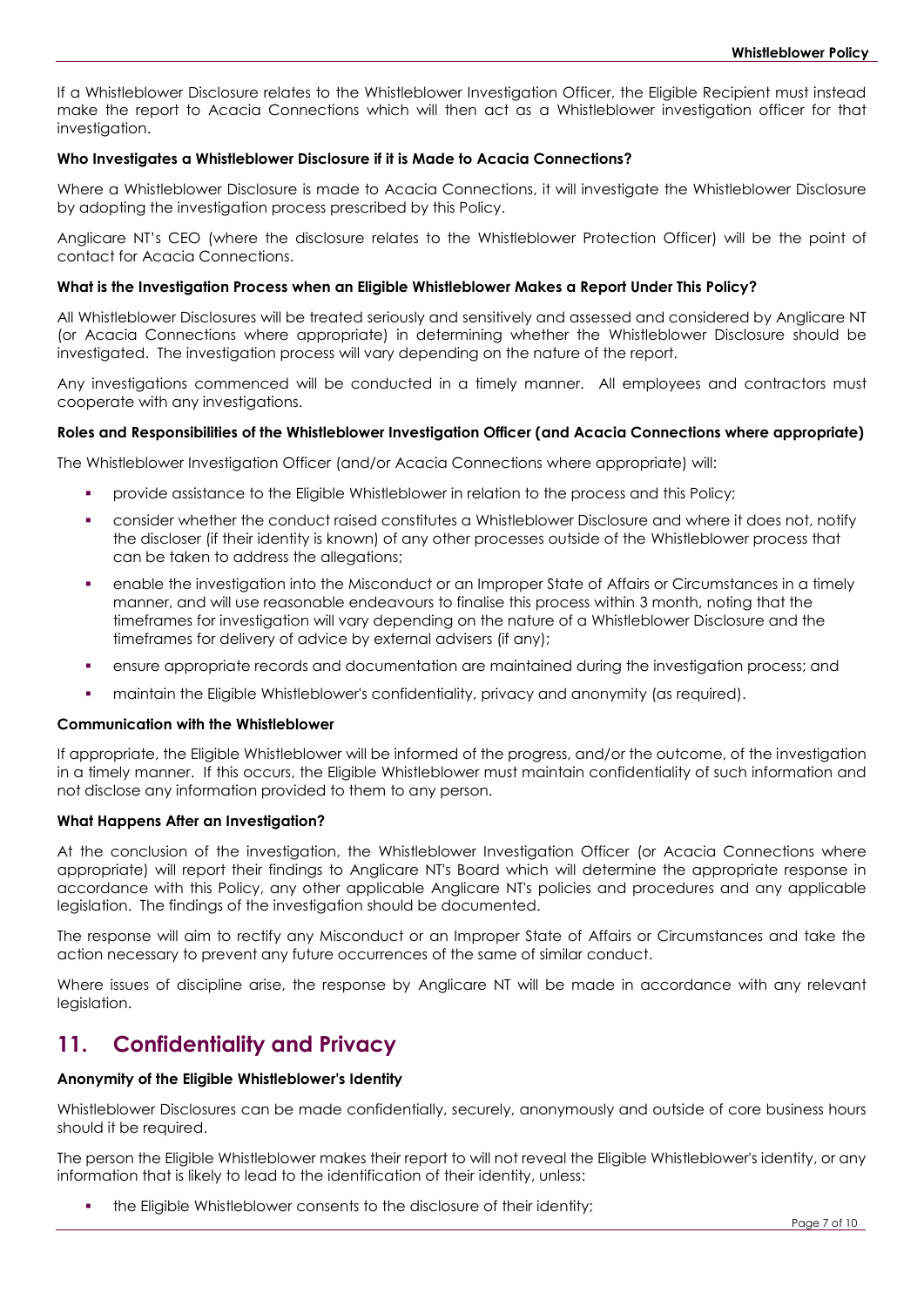- disclosure of the Eligible Whistleblower's identity is required or permitted under any applicable legislation; or
- if it is reasonably necessary to investigate the report of Misconduct or an Improper State of Affairs or Circumstances and the discloser takes all reasonable steps to reduce the risk of identifying the Eligible Whistleblower.

If it is reasonably necessary to disclose certain information about the report the Eligible Whistleblower has made, excluding the Eligible Whistleblower's identity, for the purposes of investigating the Misconduct or an Improper State of Affairs or Circumstances, Anglicare NT will take all reasonable steps to reduce the risk that the Eligible Whistleblower will be identified through this process.

It is possible that someone might deduce the Eligible Whistleblower's identity without there having been a breach of confidentiality as a consequence of the nature of the investigatory process.

To ensure the anonymity of a discloser, Anglicare NT may:

- redact all personal information or references to the discloser witnessing an event;
- **•** refer to the discloser in a gender-neutral manner;
- remind each person who is involved in handling and investigating a Whistleblower Disclosure (and Acacia Connections) about their obligations to maintain confidentiality; or
- limit access to all information relating to a Whistleblower Disclosure to those directly involved in managing and investigating the Whistleblower Disclosure.

It is illegal for a person to identify an Eligible Whistleblower in circumstances other than outlined above. If an Eligible Whistleblower believes that the confidentiality of their Whistleblower Disclosure has been breached, they may raise a concern with the Whistleblower Protection Officer or Acacia Connections or a regulator (such as ASIC or APRA).

#### **Unauthorised Disclosures**

Unauthorised disclosures of:

- the identity of an Eligible Whistleblower who has made a report of Misconduct or an Improper State of Affairs or Circumstances; or
- information from which the identity of the Eligible Whistleblower could be inferred,

will be regarded as a disciplinary matter and will be dealt with in the appropriate manner by Anglicare NT. Such unauthorised disclosures may also constitute an offence under the Corporations Act and other laws and may attract penalties.

#### **Privacy Issues**

Personal information will be protected in accordance with Anglicare NT's Privacy Policy and any applicable legislation.

#### **Not Actionable**

An Eligible Whistleblower who makes a Whistleblower Disclosure will not be subject to any civil, criminal or administrative liability (including disciplinary action) for making the disclosure. No contractual or other remedy may be enforced, and no contractual or other right may be exercised, against them based on the disclosure. However, this Policy does not grant an Eligible Discloser immunity for any misconduct they have engaged in that is revealed in their Whistleblower Disclosure.

## **12. Protection from Victimisation**

Anglicare NT is committed to ensuring confidentiality in respect of all matters raised under this Policy.

### **Eligible Whistleblowers Will Not Be Victimised**

Anglicare NT and its employees, officers and directors must not Victimise an Eligible Whistleblower because of a making, proposing to make or being able to make a Whistleblower Disclosure. Anglicare NT will promptly investigate allegations of Victimisation under this Policy.

### **Protections, Compensation and Other Remedies**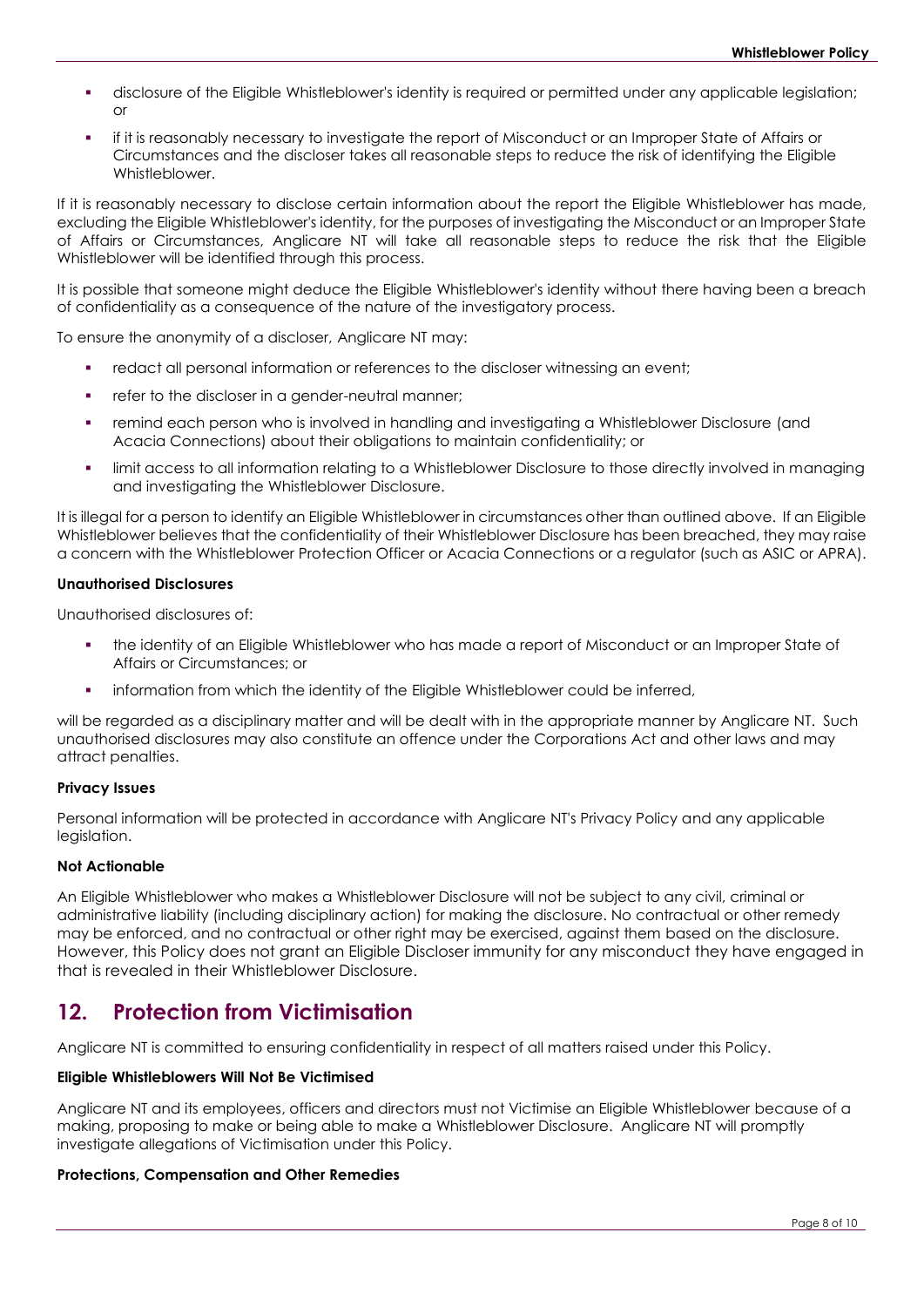Anglicare NT will take all reasonable steps to ensure that adequate and appropriate protection is being provided to those who make, propose to make, or could make, a Whistleblower Disclosure. The protection applies if the matter is proven or not and regardless of whether it is reported to an external authority. If an Eligible Whistleblower believes that they have suffered Victimisation as a result of raising a concern, they should inform the Whistleblower Protection Officer or Acacia Connections and may also seek independent legal advice or contact regulatory bodies (such as ASIC or APRA).

The protections offered will vary depending on the nature of the misconduct reported and the people involved. Protections may include:

- monitoring and managing the behaviour of other employees;
- offering a leave of absence or flexible workplace arrangements while a matter is investigated; and/or
- access to and support from Anglicare NT's Human Resources department.

Any Anglicare NT's employee that makes or is the subject of a Whistleblower Disclosure may also access counselling through Anglicare NT's Employee Assistance Program, details of which are available on Anglicare NT's Intranet and can also be obtained from the Whistleblower Protection Officer.

An Eligible Whistleblower may also seek compensation and other remedies through the courts if:

- they suffer loss, damage, or injury because of making of a Whistleblower Disclosure; and
- Anglicare NT failed to take reasonable precautions and exercise due diligence to prevent the Detrimental Conduct.

## **13. Treatment of Employees referred to in Reports**

Anglicare NT will ensure that the investigation process will be thorough, objective, fair and independent of anyone, or any business unit of Anglicare NT, who is the subject of the Whistleblower Disclosure.

#### **Handling the Identity of Accused Persons with Confidentiality**

The identity of accused individuals will only be disclosed on a strict need to know basis and information containing the identity of the accused individual will only be available to individuals who are directly involved in an investigation, or those involved due to their role within Anglicare NT (for example, senior management).

#### **Preserving A Presumption of Innocence During the Investigation Process**

Any investigations will only be initiated if there are reasonable grounds to suspect wrongdoing disclosed by the Eligible Whistleblower. If there are such reasonable grounds and an investigation ensues, the presumption of innocence applies to the accused.

## **14. Contact Details**

#### **Whistleblower Protection Officer**

The Whistleblower Protection Officer can be contacted at any time to discuss making of a Whistleblower Disclosure. All discussions with remain confidential and anonymity can be provided.

The current Whistleblower Protection / Investigation Officer is, and can be contacted on:

Executive Manager, Corporate Services

Email: [wpo@anglicare-nt.org.au](mailto:wpo@anglicare-nt.org.au)

#### Phone: 08 8985 0000

Should the Whistleblower Protection Officer take leave or be on a period of three days or more of unplanned absence, this role will be assigned to a person assuming the position of Executive Manager, Corporate Services at Anglicare NT or their delegation (for example, another Executive Manager within the Executive Management Team).